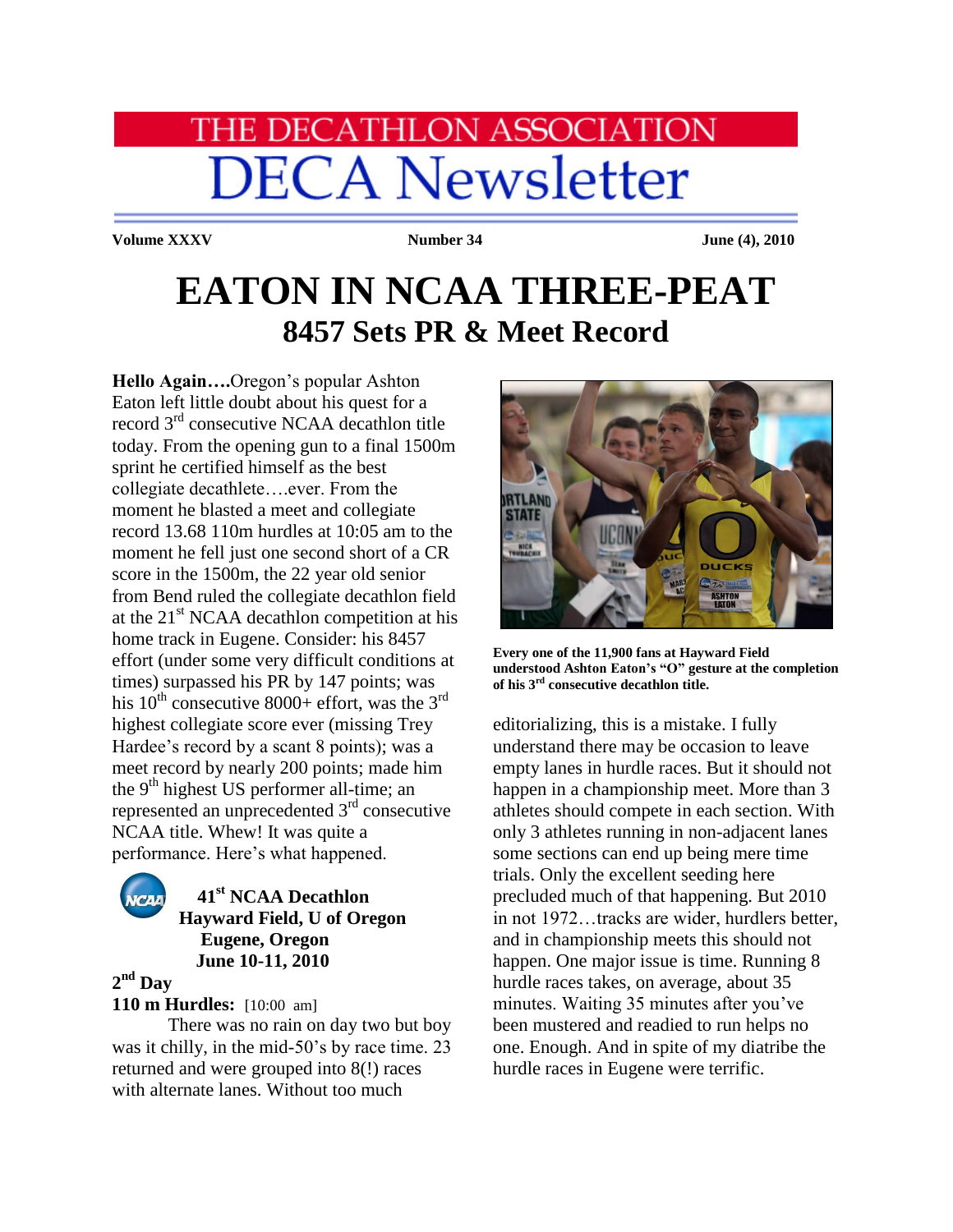Cal"s Mike Morrison won the initial race in 14.93, a tick off a lifetime best. The second race drew most of the attention since Eaton had drawn lane 6. He raced to an immediate lead, hit a single hurdle, and with approximately 450 fans in attendance, danced in at 13.68, a new collegiate and meet mark. Robert Robinson/Cal State-Northridge and Nick Adcock/Missouri virtually dead-heated one hurdle length back.

|                 |           | <b>Ashton Eaton 110m Hurdle splits:</b> |  |  |  |  |  |
|-----------------|-----------|-----------------------------------------|--|--|--|--|--|
| Eaton           |           |                                         |  |  |  |  |  |
|                 | Touchdown | split                                   |  |  |  |  |  |
| $1st$ hurdle    | 2.38      | 2.38                                    |  |  |  |  |  |
| 2 <sub>nd</sub> | 3.50      | 1.12                                    |  |  |  |  |  |
| 3 <sup>rd</sup> | 4.61      | 1.11                                    |  |  |  |  |  |
| 4 <sup>th</sup> | 5.61      | 1.00                                    |  |  |  |  |  |
| 5 <sup>th</sup> | 6.70      | 1.09<br><b>E TRACK</b>                  |  |  |  |  |  |
| 6 <sup>th</sup> | 7.68      | 0.98                                    |  |  |  |  |  |
| 7 <sup>th</sup> | 8.73      | 1.05                                    |  |  |  |  |  |
| 8 <sup>th</sup> | 9.86      | 1.13                                    |  |  |  |  |  |
| q <sup>th</sup> | 11.06     | 1.20                                    |  |  |  |  |  |
| $10^{th}$       | 12.06     | 1.00                                    |  |  |  |  |  |
| Final time      | 13.68     | 1.62                                    |  |  |  |  |  |
|                 |           |                                         |  |  |  |  |  |

Touchdowns (lead foot hitting ground after each hurdle) and subsequent splits were hand timed by the author from the infield. Final time is auto and official.

The 3<sup>rd</sup> race was captured by Portland State's Nick Trubachik in 15.12 and the  $4<sup>th</sup>$  by Dan Kinsey in 15.36. Both would fashion terrific  $2<sup>nd</sup>$  day scores (Kinsey 3931!).

Oregon"s Marshall Ackley outlegged A&M's Trinity Otto to win the  $5<sup>th</sup>$  race in a near PR 14.86 seconds. The  $6<sup>th</sup>$  race proved tragic. Leading at the  $8<sup>th</sup>$  hurdle Washington's Jeremy Taiwo just could not get his lead leg up in time and went crashing to the track suffering multiple cuts, bruises, scrapes and a concussion. The fall was so violent that he was unconscious for 4 minutes and was able to leave the track (for the local hospital) after eleven minutes. On his way to a huge PR score, he"ll be out of commission for the remainder of 2010. Later he observed that "it hurts more to just sit and watch the meet." Kansan State"s Moritz Cleve went on to win the race in 14.53. Mateo Sossah won the  $7<sup>th</sup>$ race in 14.83 and Missouri's Lars Rise the  $8<sup>th</sup>$ 



**13.68 seconds says it all…..1/100th off a second off Dan O'Brien's American record.**

in 15.09. The event took 33 minutes. And it was chilly. *After One: Eato 5516, Otto 5114, Moss 5015, Morr 4869.*

**Discus:** [11:04 am and 12:07 pm]

About 900 spectators (I had plenty of time to count) watched two sections under breezy and warming conditions (mid-60s.). Section #1 (lower seeded throwers) was won by Morrison in 39.73m/130-4 in round #1. When rangy and talented Miller Moss/ Clemson, fouled for a  $3<sup>rd</sup>$  time in round three, he also tossed away a terrific score. He protested immediately but the replays showed conclusively that the circle foul came late, on the reverse. Appeal denied. To his credit he hunkered down and completed the meet.

In the  $2<sup>nd</sup>$  flight Rice's Philip Adam opened with a major PR (42.39m/139-0) on the very first toss. Rise opened with a nice 45.69m/149-11 but Kinsey responded immediately with a 47.96m/157-3 rocket that had the crowd on its feet. Eaton opened with a tentative 39.27m/128-10 effort, then improved in round #2 with 41.71m/136-10. Kinsey"s PR in round #3 won the event at 48.89m/160-5. The final thrower, Swede Bjorn Johansson/Akron, lost a big toss due to a circle foul. *After Two: Eato 6215, Otto 5781, Rise 5535,* 

```
Morr 5528.
```
**Pole Vault:** [1:15 pm]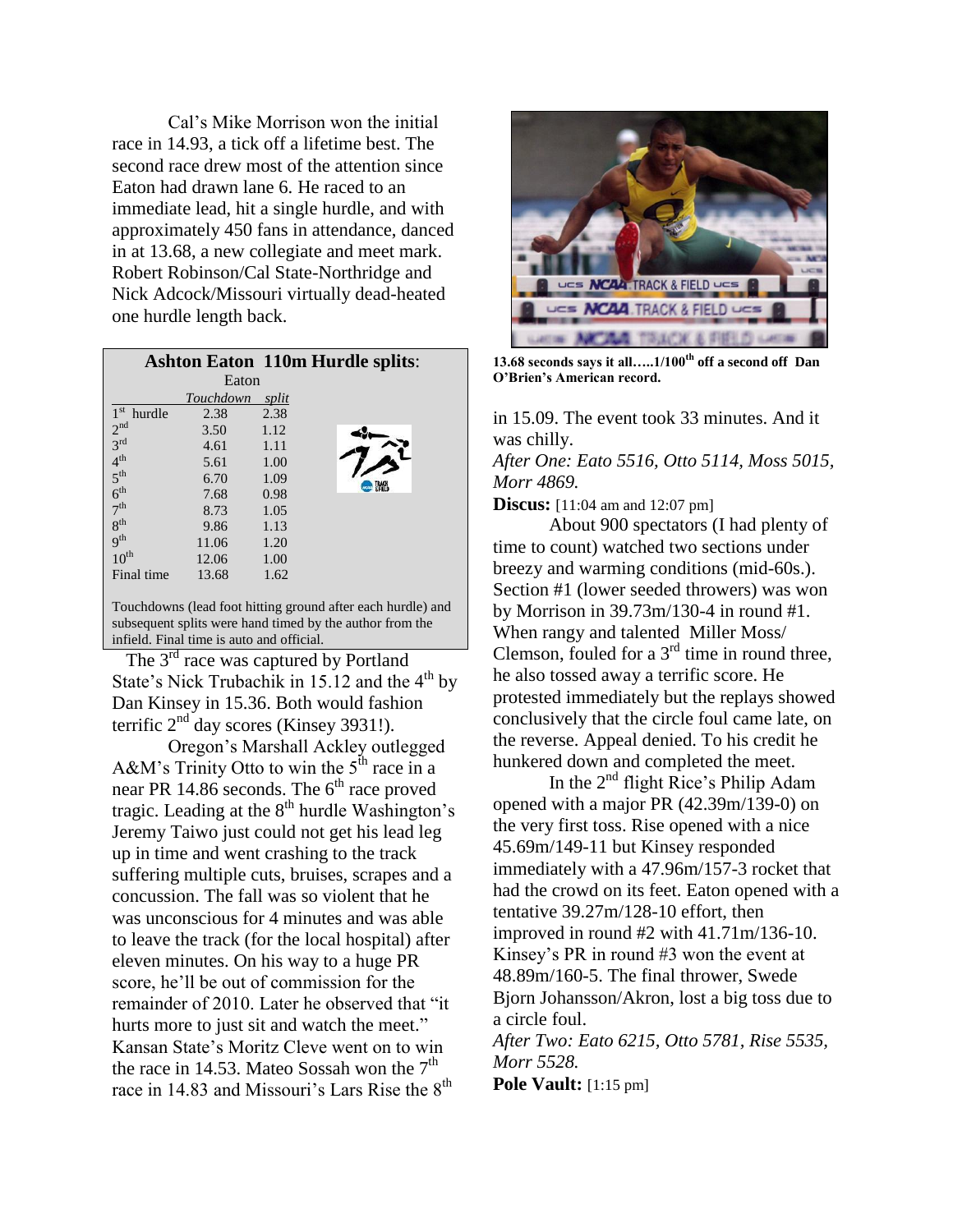The day, although breezy, had turned into a postcard. There was an immediate bit of drama in flight #(south pit) where Duck Marshall Ackley opened the event at 4.30m/  $14-1\frac{1}{4}$ . On his plant he felt a 'pop' in his left hamstring and a hush came over the 3000 fans as he lay in the pit, face down. Having recorded near PRs in the day"s first two events and with his best three events remaining it appeared he"d top the USA national qualifier of 7500 points and score a team point or two for Oregon. An aborted attempt at 4.40m/14-5 ¼ seemed to be the last the crowd would see of him. Yet one has to know Marshall. He refused to drop out, eschewed medical treatment and advice and insisted on staying on the infield. I must say that a pall seemed to settle over the event and the normally raucous crowd was, well, respectful.

Eaton opened at 4.50m/14-9 successfully then took 3 attempts to clear 4.70m/15-5. He just appeared out of rhythm and would go no higher. The chances for a new collegiate record were slipping away even though Ashton had a lock on the gold medal. His lead was nearly 500 points. Carolina"s Dan Keller and Cal"s Mike Morrison won the event 90 minutes later at 4.90m/16-¾, the lowest winning height for this meet in a decade. For some reason the pizzazz, like a deflated balloon, went out of the event.

In Flight #2 (north pit) Sean Smith/UConn equaled his PR of 4.20m/13-9 ¼ and a surging Nick Trubachik, who may have brought most of Estacada, Oregon with him to Eugene, PR'd at 4.40m/14-5¼. But the results were well below expectations for the remainder of the field and the competition abruptly ended when neither Moritz Cleve of Kansas State nor Lars Rise/Missouri could negotiate 4.70m/15-5.

*After Three: Eato 7034, Otto 654, Morr 6438, Rise 6325.*

**Javelin:** [4:10 pm]

The crowd grew to "sellout" (11,972) but a good deal of the javelin competition got lost within the remainder of the meet. In the first flight (lowers seeded throwers) a pair of Big-10ers, Dave Grzesiak /Wisconsin and Frank Shotwell/Michigan managed PR"s (53.52m/175-7 and 52.82m/ 173-4) in round #3. Nick Adcock won the group with a 54.07m/177-4 effort and Eaton scared his PR with a 52.41m/171-10 effort.



**Trinity Otto(l) and Mike Morrison (r)produced a tight battle for 2 nd .**



The second group saw another PR by Trubachik (62.45m/204-11) and another by surging Dan Kinsey/Akron (62.03m/203-6). Boise"s Kurt Felix won the group at 63.00m/206-8. And………Marshall Ackley reappeared, limping yet throwing and managed a respectable 51.25m/168-2 from what was, essentially, a stand. He refused to quit.

*After Four: Eato 7658, Morr 7159, Otto 7141, Rise 6990.*

**1500 meters:** [6:15 pm]

Meet referee Rex Harvey, no stranger to decathlons at Hayward Field, adroitly determined that only a single race was necessary since it would promote a more competitive setting and the danger of having athletes trip mover one another was virtually nil given the speed in which most decathletes run the event. It was a good choice. When the 22 (including Marshall Ackley) went to the line at 6:16 pm everyone at Hayward understood that Ashton had a lock on the win and the 18 year old meet record of Brian Brophy/Tennessee. What was at stake was Trey Hardee"s 8465 collegiate mark and a 70 second per lap pace would do it for him.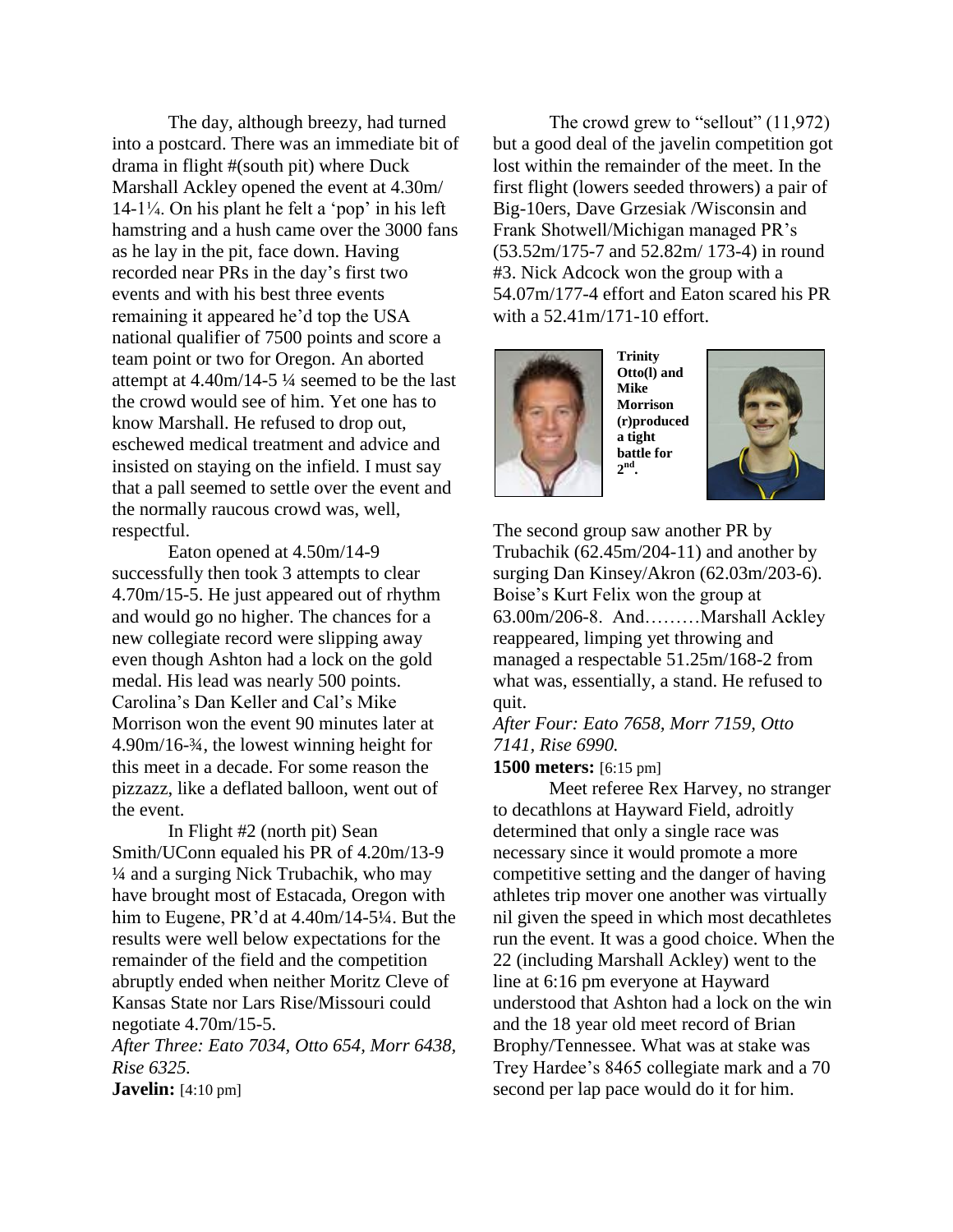Carolina veteran Mateo Sossah (himself 500 points down on last year's 8k score) set the early pace and Eaton ran comfortably in  $2<sup>nd</sup>$  or  $3<sup>rd</sup>$  for the first lap. At 400m he was 72, 2 seconds off the pace and he slipped further back on laps 2 and 3. But the Duck faithful would not let up and the legendary stomping in the west grandstand was deafening. Ashton picked up the pace at the bell as he and the tall Frenchman began to race. Down the back straight they flew, side by side, stride for stride. The roar was deafening. As they came off the final turn, with legendary coach Bill Bowerman watching, Ashton pulled wide and went by…in a dead sprint, hoping against hope that he could reach the finish in under 4:20.74. He couldn"t, and just missed a PR. But no matter. This was Eugene where the effort is as important as the clock. He missed the CR by 1 second, BUT, not a soul cared. It was an electric moment no one would soon forget. He had won a 3<sup>rd</sup> straight NCAA crown

| Eaton 1500m pace chart |           |              |             |  |  |  |
|------------------------|-----------|--------------|-------------|--|--|--|
| Laps                   | even pace | actual split | $+/-$       |  |  |  |
| 300m (3 laps to go)    | 51        | 51.8         | $-0.8$ secs |  |  |  |
| 400m(1 lap)            | 70        | 72           | $-2$        |  |  |  |
| $700m (2$ laps to go)  | 2:02      | 2:05         | $-3$        |  |  |  |
| 800m (2 laps)          | 2:20      | 2.24         | $-4$        |  |  |  |
| $1100m (1$ lap to go)  | 3:12      | 3:18         | -6          |  |  |  |
| 1200m (3 laps)         | 3:30      | 3:35         | $-5$        |  |  |  |
| 1500m (finish)         | 4:20      | 4:21         | $-1$        |  |  |  |
|                        |           |              |             |  |  |  |

Athletes streamed in…also benefiting from the competition and crowd. Otto, with team points at stake, PR"d as did Dan Kinsey.

But the 1500 meters was far from over. The scene was eerily reminiscent of the Orville Peterson 1500m episode at the 1984 US Olympic Trials at the Los Angeles Coliseum. *The Register Guard's* George Schroeder captured the moment:

 "*But almost three minutes later, another Oregon senior dragged himself across the finish line to an entirely different kind of noise, It was not a roar so much as an embrace.*

*Ackley probably shouldn't have been on the track. He wasn't going to win or even score a point for the Ducks…he could barely walk. But, with two events left he wouldn't walk away.*

*I'm not gonna not finish he told assistant coach Harry Marra. So Ackley avoided the team doctor the rest of the day…and he ran the 1500 meters. Well, he really didn't run. He jogged, He shuffled. Sometimes he hopped. "It hurt," Ackley said, "every step of the way."*

*The fans began to cheer, and didn't stop. Ackley said it helped carry him around the track, if ever so slowly. And then something else happened.*

*A clap-clap-clap-clap-clap started in the West grandstand, then spread. The entire last lap, the entire crowd clapped in rhythm.*

*Grimacing the whole way, fighting back tears, Ackley limped finally home.*

*"A terrible way to end it," Oregon coach Vin Lananna said. "But a great way to end, because it tells everybody what it meant to him."*

*Yeah, it was awesome. And, really, it was the best moment of the day---"I loved every second of it," Ackley said—because everybody seemed to understand its meaning.*

*The final event of Ackley's career, that slow, painful slog?*

*It felt like a victory lap.*



Marshall Ackley could do nothing but shuffle for 3 ¾ laps, yet his 7:04 1500m clocking earned him 63 points and 11,900 hearts.

**Marshall Ackley could only shuffle and drag an injured leg in the final event. It was both painful to watch and heart-warming.**

*After Five: Eato 8457, Morr 7801, Otto 7724, Rise 7671.*

*RESULTS:*



#### **6/10-11 NCAA Div I National Champs, U of Oregon Hayward Field, Eugene, OR**

| 8457   | Eaton, Ashton/Oregon                                   | $10.37 + 0.5$ |
|--------|--------------------------------------------------------|---------------|
|        | 790+1.1 1260 202 46.28 13.68+1.6 4171 470 5241 4:21.85 |               |
| 7801 — | Morrison, Mike/California                              | $11.00 + 0.5$ |
|        | 724+0.8 1200 199 48.63 14.93+1.2 3973 490 5887 4:41.39 |               |
|        | 7724 Otto, TrinityTexas A&M                            | $10.74 + 0.5$ |
|        | 752+0.8 1457 196 48.92 15.04+1.6 4014 450 5079 4:53.43 |               |